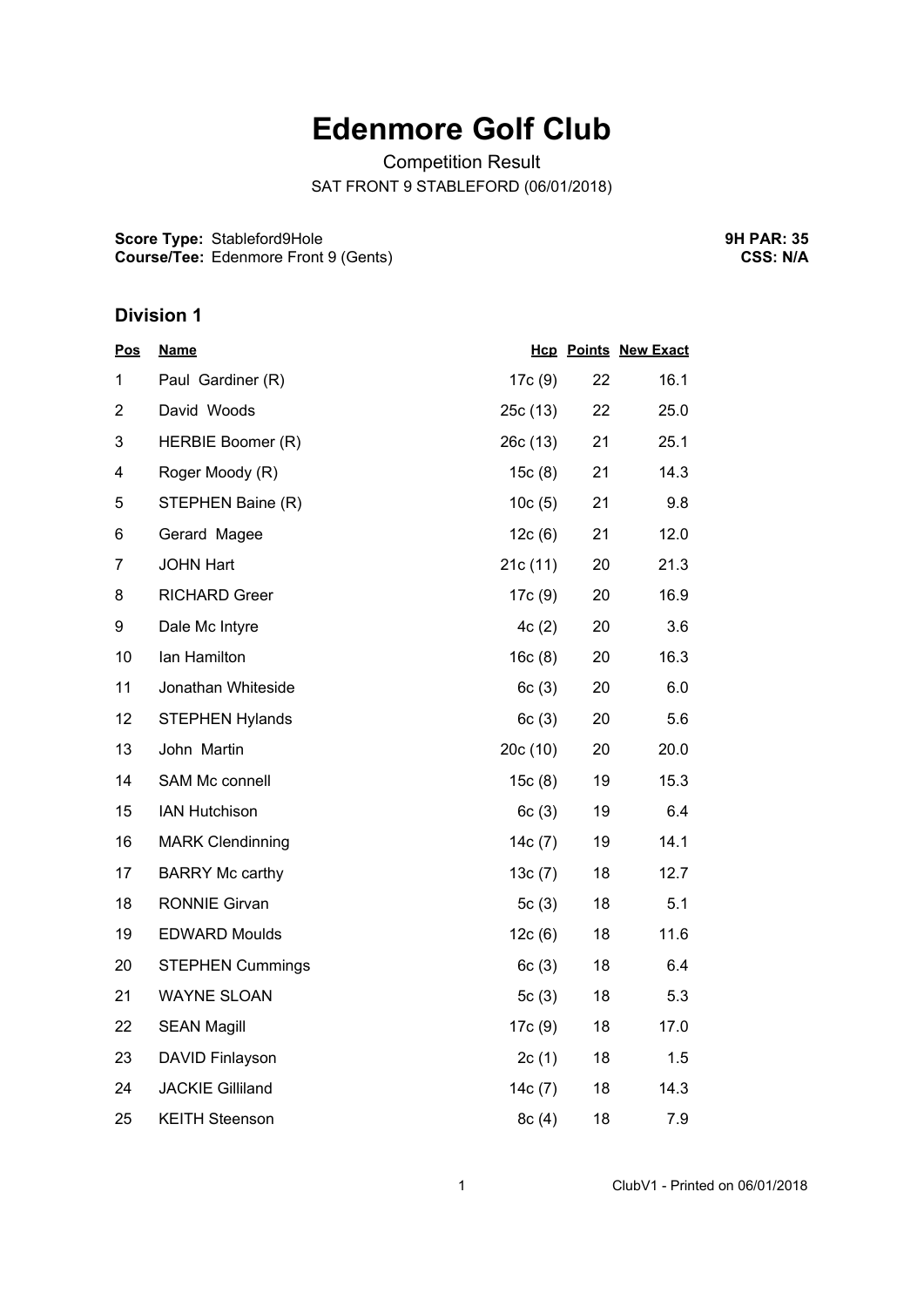## **Division 1**

| <b>Pos</b> | <b>Name</b>             |           |    | <b>Hcp Points New Exact</b> |
|------------|-------------------------|-----------|----|-----------------------------|
| 26         | <b>GARY Latham</b>      | 17c (9)   | 17 | 17.4                        |
| 27         | <b>BARRY Steenson</b>   | 7c(4)     | 17 | 6.8                         |
| 28         | <b>JOHN Stanage</b>     | 23c(12)   | 17 | 22.7                        |
| 29         | PETER WHITESIDE         | 14 $c(7)$ | 17 | 13.8                        |
| 30         | <b>WILLIAM Grant</b>    | 11 $c(6)$ | 17 | 10.7                        |
| 31         | NEIL Mc dougall         | 13c(7)    | 17 | 13.2                        |
| 32         | <b>TOM HOPPER</b>       | 28c (14)  | 17 | 28.0                        |
| 33         | <b>MERVYN Nicholson</b> | 21c(11)   | 17 | 21.2                        |
| 34         | <b>SEAN MC KEGNEY</b>   | 23c(12)   | 17 | 23.3                        |
| 35         | <b>RICHARD Swain</b>    | 11c(6)    | 17 | 11.0                        |
| 36         | Michael Chapman         | 16c(8)    | 16 | 15.7                        |
| 37         | <b>ALAN Boomer</b>      | 14c(7)    | 16 | 14.3                        |
| 38         | <b>PAUL Fleming</b>     | 12c(6)    | 16 | 11.9                        |
| 39         | <b>DAVID Waterworth</b> | 16c(8)    | 16 | 15.7                        |
| 40         | <b>RYAN Agnew</b>       | 14 $c(7)$ | 16 | 13.8                        |
| 41         | <b>WILLIAM Nesbitt</b>  | 11 $c(6)$ | 16 | 11.2                        |
| 42         | <b>STEPHEN Fletcher</b> | 21c(11)   | 16 | 21.3                        |
| 43         | <b>JAMES Scott</b>      | 7c(4)     | 16 | 7.3                         |
| 44         | <b>BRIAN Clenaghan</b>  | 24c (12)  | 16 | 24.0                        |
| 45         | <b>Trevor Kennedy</b>   | 16c(8)    | 15 | 16.0                        |
| 46         | <b>ANDREW Bennett</b>   | 17c (9)   | 15 | 17.3                        |
| 47         | <b>DAVID Dunlop</b>     | 8c(4)     | 15 | 8.2                         |
| 48         | <b>GERWYN Young</b>     | 10c(5)    | 15 | 10.2                        |
| 49         | <b>STEPHEN Mc fall</b>  | 7c(4)     | 15 | 7.3                         |
| 50         | PAUL HERRON             | 14c (7)   | 15 | 14.1                        |
| 51         | <b>PAUL Bradley</b>     | 7c(4)     | 14 | 7.0                         |
| 52         | George Mc Cartney       | 17c(9)    | 14 | 16.8                        |
| 53         | PHILLIP Henderson       | 12c(6)    | 14 | 11.5                        |
| 54         | <b>ALAN Patterson</b>   | 13c(7)    | 14 | 12.6                        |